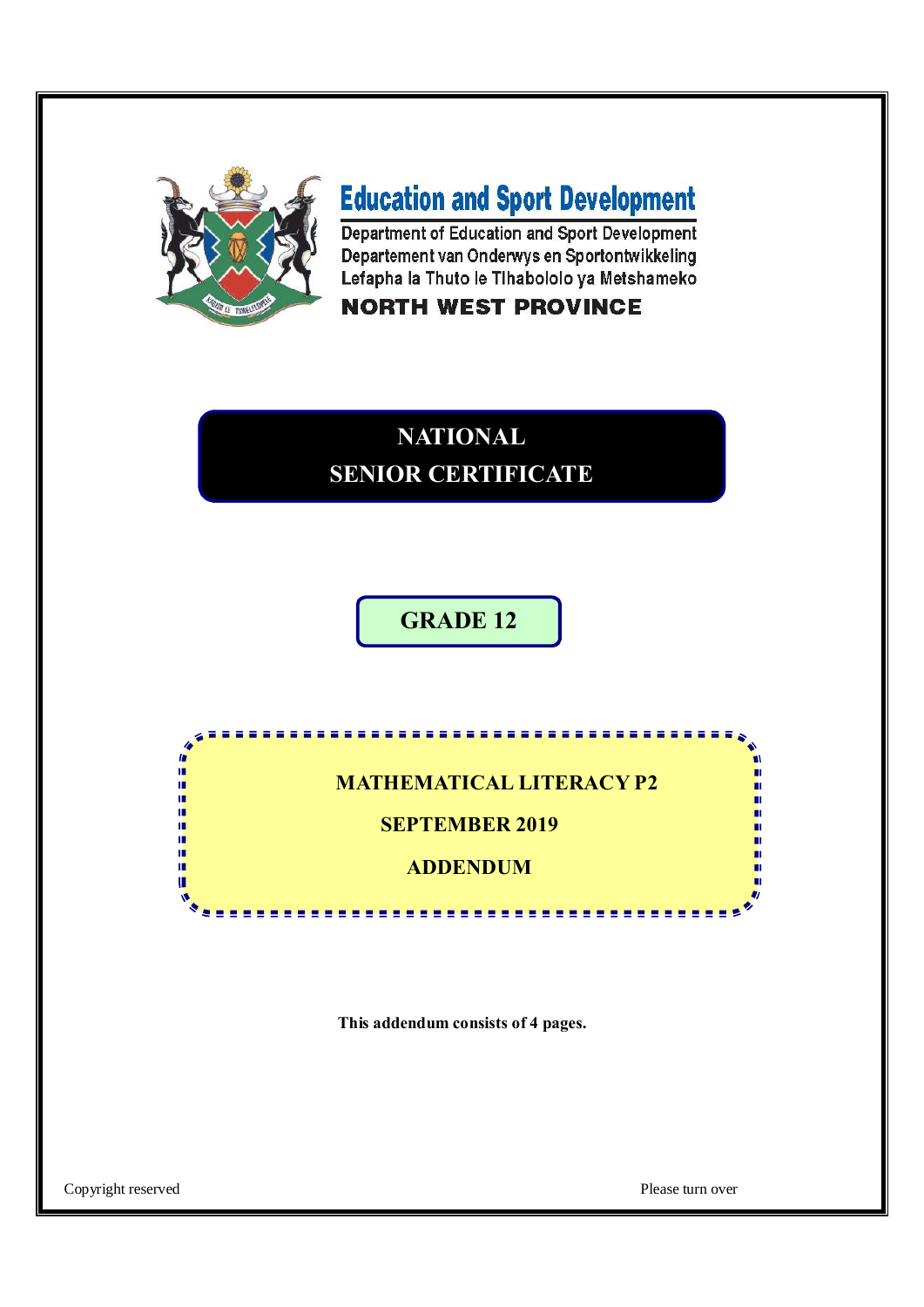#### **ANNEXURE A : QUESTION 1.3**

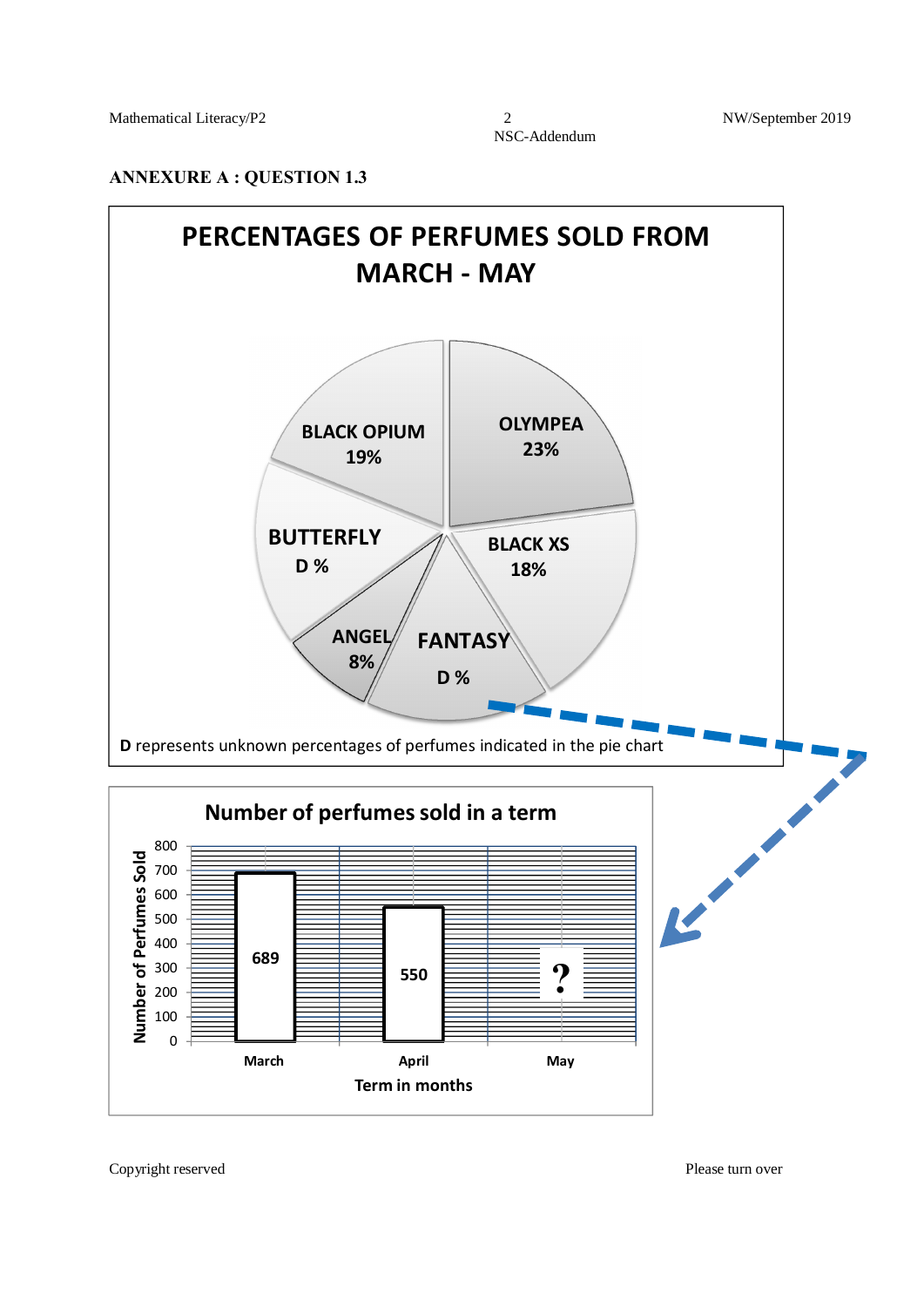NSC-Addendum

#### **ANNEXURE B: QUESTION 3.1**



Copyright reserved Please turn over